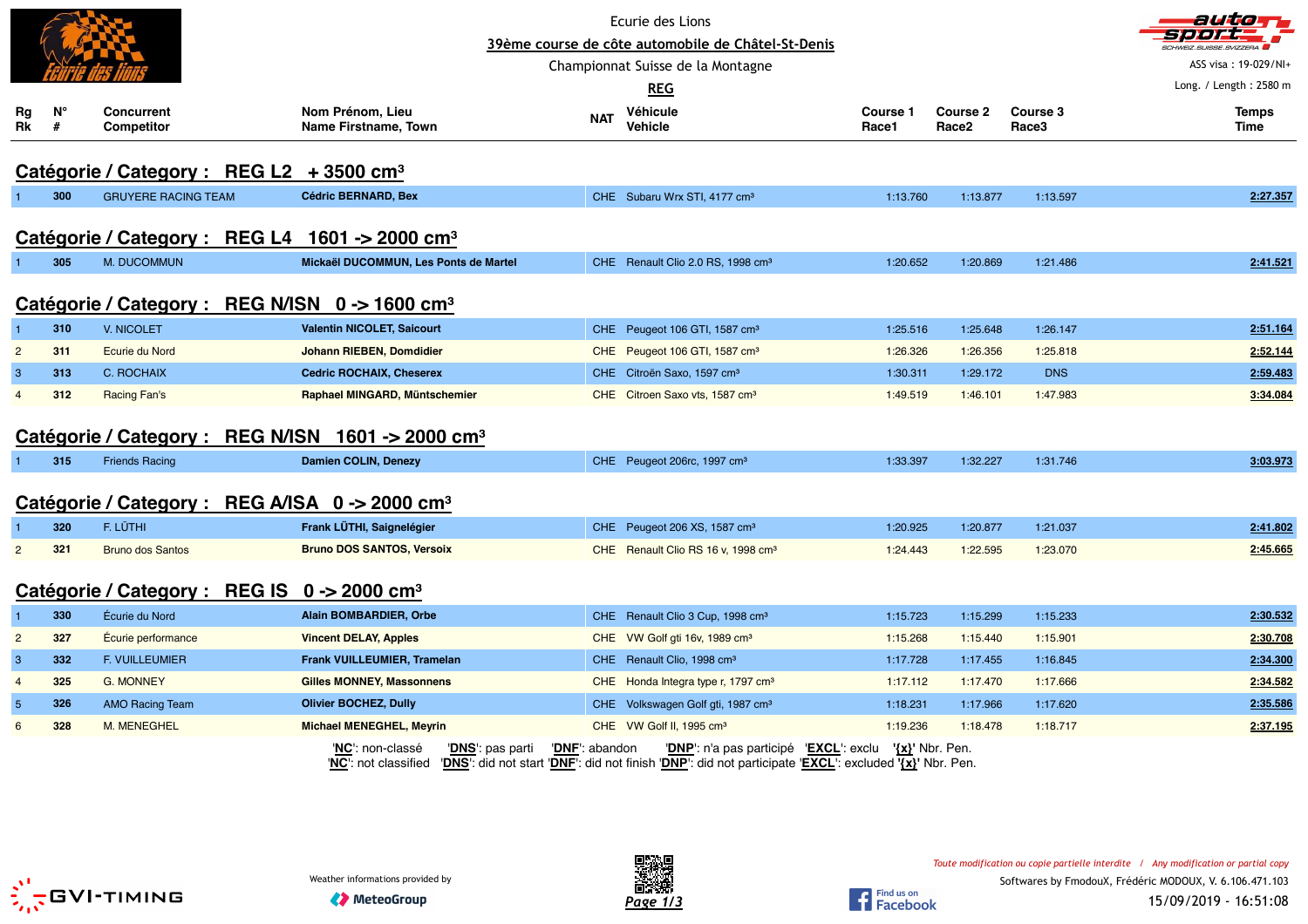|                |                  |                                                            | 39ème course de côte automobile de Châtel-St-Denis<br>Championnat Suisse de la Montagne | auto<br>CHWEIZ.SUISSE.SVIZZERA<br>ASS visa: 19-029/NI+<br>Long. / Length: 2580 m |                                                   |                   |                               |                   |                      |
|----------------|------------------|------------------------------------------------------------|-----------------------------------------------------------------------------------------|----------------------------------------------------------------------------------|---------------------------------------------------|-------------------|-------------------------------|-------------------|----------------------|
| Rg<br>Rk       | $N^{\circ}$<br># | <b>Concurrent</b><br><b>Competitor</b>                     | Nom Prénom, Lieu<br>Name Firstname, Town                                                | <b>NAT</b>                                                                       | Véhicule<br>Vehicle                               | Course 1<br>Race1 | Course 2<br>Race <sub>2</sub> | Course 3<br>Race3 | <b>Temps</b><br>Time |
| $\overline{7}$ | 329              | Ralph Gerhäuser                                            | Ralph GERHÄUSER, Oetwil a.d. Limmat                                                     |                                                                                  | CHE Opel Astra Gsi 16V, 1997 cm <sup>3</sup>      | 1:23.817          | 1:23.523                      | 1:24.107          | 2:47.340             |
| 8              | 331              | P. TINGUELY                                                | <b>Pierre TINGUELY, Granges-Paccot</b>                                                  |                                                                                  | CHE Opel Kadett C, 1998 cm <sup>3</sup>           | 1:24.021          | 1:24.324                      | 1:23.636          | 2:47.657             |
|                |                  | Catégorie / Category : REG IS + 2000 cm <sup>3</sup>       |                                                                                         |                                                                                  |                                                   |                   |                               |                   |                      |
|                | 335              | H. MESSERLI                                                | Hansueli MESSERLI, Helgisried                                                           |                                                                                  | CHE Opel Kadett C GT/E, 2400 cm <sup>3</sup>      | 1:24.055          | 1:24.995                      | 1:25.649          | 2:49.050             |
|                |                  | Catégorie / Category : REG E1 0 -> 1600 cm <sup>3</sup>    |                                                                                         |                                                                                  |                                                   |                   |                               |                   |                      |
|                | 340              | Ecurie des Lions                                           | Dominique JORDAN, Oron-la-Ville                                                         |                                                                                  | CHE Peugeot 205, 1579 cm <sup>3</sup>             | 1:18.207          | 1:18.111                      | 1:18.792          | 2:36.318             |
| $\overline{2}$ | 342              | <b>Ecurie Sporting</b>                                     | Arnaud BRÜLHART, Farvagny                                                               |                                                                                  | CHE Honda Civic VTI, 1595 cm <sup>3</sup>         | 1:23.724          | 1:22.074                      | 1:21.469          | 2:43.543             |
| 3              | 341              | Daniel Droz                                                | Daniel DROZ, Aigle                                                                      |                                                                                  | CHE VW Golf Golf 17, 1588 cm <sup>3</sup>         | 1:25.315          | 1:24.254                      | 1:25.087          | 2:49.341             |
|                |                  | Catégorie / Category : REG E1 1601 -> 2000 cm <sup>3</sup> |                                                                                         |                                                                                  |                                                   |                   |                               |                   |                      |
|                | 350              | Claudio Grispino                                           | <b>Claudio GRISPINO, Steinen</b>                                                        | <b>ITA</b>                                                                       | RENAULT 5 Williams, 2000 cm <sup>3</sup>          | 1:10.366          | 1:09.840                      | 1:09.845          | 2:19.685             |
| $\overline{2}$ | 346              | P. JAKOBER                                                 | <b>Patrick JAKOBER, Kerns</b>                                                           |                                                                                  | CHE VW Golf 19 16V, 1800 cm <sup>3</sup>          | 1:12.979          | 1:13.014                      | 1:13.132          | 2:25.993             |
| $\mathbf{3}$   | 349              | <b>Tchagaunova Philippe</b>                                | <b>Philippe TCHAGAUNOVA, Echichens</b>                                                  |                                                                                  | CHE Honda Civic Rikli, 2000 cm <sup>3</sup>       | 1:14.992          | 1:15.353                      | 1:15.066          | 2:30.058             |
| $\overline{4}$ | 351              | Ecurie performance                                         | <b>Mike SCHWARZ, Cossonay</b>                                                           |                                                                                  | CHE Honda civic, 1998 cm <sup>3</sup>             | 1:15.362          | 1:14.799                      | 1:15.309          | 2:30.108             |
| 5              | 348              | <b>Gonçalo Sobral Gomes</b>                                | <b>Gonçalo SOBRAL GOMES, fully</b>                                                      |                                                                                  | CHE Renault clio 3, 1998 cm <sup>3</sup>          | 1:19.556          | 1:19.144                      | 1:18.517          | 2:37.661             |
| 6              | 345              | Teamtrajectoire                                            | Gilles NOTTER, Yverdon-les-Bains                                                        |                                                                                  | CHE BMW 318i touring m42b18, 1795 cm <sup>3</sup> | 1:28.162          | 1:29.064                      | 1:29.610          | 2:57.226             |
|                |                  | Catégorie / Category : REG E1 2001 -> 3000 cm <sup>3</sup> |                                                                                         |                                                                                  |                                                   |                   |                               |                   |                      |
|                | 356              | All-In Racing Team                                         | Etienne BEYELER, La Chaux                                                               |                                                                                  | CHE Opel Ascona B, 2486 cm <sup>3</sup>           | 1:10.204          | 1:10.727                      | 1:10.247          | 2:20.451             |
| $\overline{2}$ | 357              | Squadra Corse Quadrifoglio                                 | <b>Mattia STACCHI, Claro</b>                                                            |                                                                                  | CHE BMW M3, 2500 cm <sup>3</sup>                  | 1:10.982          | 1:11.178                      | 1:10.021          | 2:21.003             |
| 3              | 355              | <b>D. DURUSSEL</b>                                         | <b>Dylan DURUSSEL, Dompierre</b>                                                        |                                                                                  | CHE Peugeot 206, 2021 cm <sup>3</sup>             | 1:18.020          | 1:17.007                      | 1:16.346          | 2:33.353             |

'**NC**': non-classé '**DNS**': pas parti '**DNF**': abandon '**DNP**': n'a pas participé '**EXCL**': exclu **'{x}'** Nbr. Pen. '**NC**': not classified '**DNS**': did not start '**DNF**': did not finish '**DNP**': did not participate '**EXCL**': excluded **'{x}'** Nbr. Pen.





Find us on<br>Facebook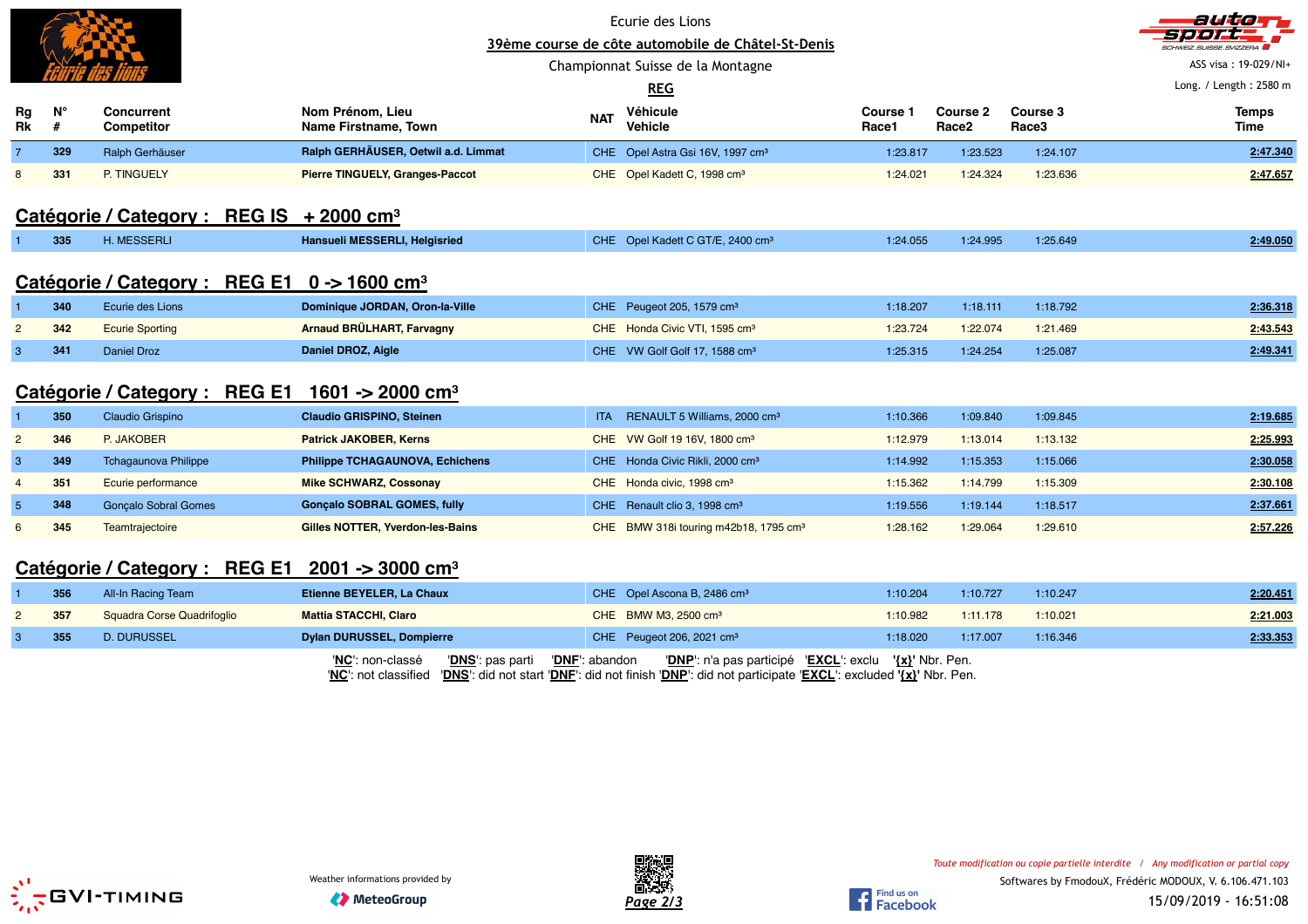|          |             |                          |                                          | Ecurie des Lions<br>39ème course de côte automobile de Châtel-St-Denis |                                   |                 |                                      |                   |                        |
|----------|-------------|--------------------------|------------------------------------------|------------------------------------------------------------------------|-----------------------------------|-----------------|--------------------------------------|-------------------|------------------------|
|          |             |                          |                                          |                                                                        | Championnat Suisse de la Montagne |                 |                                      |                   | ASS visa: 19-029/NI+   |
|          |             |                          |                                          |                                                                        | <u>REG</u>                        |                 |                                      |                   | Long. / Length: 2580 m |
| Rg<br>Rk | $N^{\circ}$ | Concurrent<br>Competitor | Nom Prénom, Lieu<br>Name Firstname, Town | <b>NAT</b>                                                             | Véhicule<br>Vehicle               | Course<br>Race1 | <b>Course 2</b><br>Race <sub>2</sub> | Course 3<br>Race3 | <b>Temps</b><br>Time   |

## **Catégorie / Category : REG E2-SingleSeater 0 -> 1400 cm<sup>³</sup>**

| 360 | All in Racing Team | Nicolas VIVA, Chamblon | CHE GDS Motorsport GDS Spyder, 1199 cm <sup>3</sup>                                                                                                                                                                                        | <b>DNP</b> | <b>DNP</b> | <b>DNF</b> | <b>Contractor</b> |
|-----|--------------------|------------------------|--------------------------------------------------------------------------------------------------------------------------------------------------------------------------------------------------------------------------------------------|------------|------------|------------|-------------------|
|     |                    |                        | "NC": non-classé "DNS": pas parti "DNF": abandon "DNP": n'a pas participé "EXCL": exclu $\{x\}$ " Nbr. Pen.<br>'NC': not classified 'DNS': did not start 'DNF': did not finish 'DNP': did not participate 'EXCL': excluded '{x}' Nbr. Pen. |            |            |            |                   |

-

**DC : C. Leuba : \_\_\_\_\_\_\_\_\_\_\_\_\_\_\_ Jury : A. Dupraz : \_\_\_\_\_\_\_\_\_\_\_\_\_\_\_ Chrono : F.Modoux : \_\_\_\_\_\_\_\_\_\_\_\_\_\_\_**





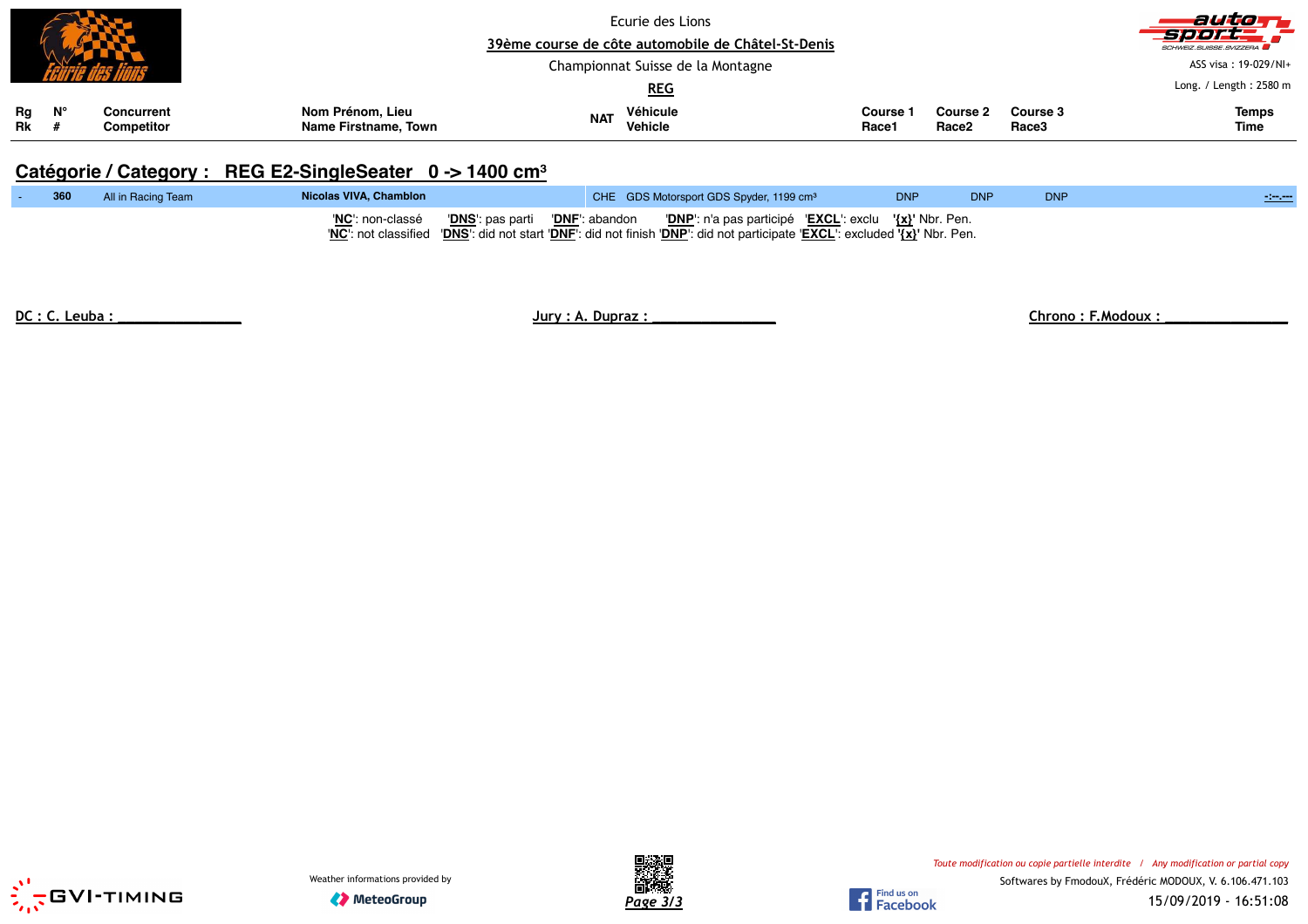

Ecurie des Lions **39ème course de côte automobile de Châtel-St-Denis**

Championnat Suisse de la Montagne

## **Scratch REG**



ASS visa : 19-029/NI+

Long. / Length : 2580 m

| Rg<br>Rk        | Grp         | N°<br># | <b>Concurrent</b><br><b>Competitor</b> | Nom Prénom, Lieu<br>Name Firstname, Town               | <b>NAT</b> | Véhicule<br>Vehicle                               | Course 1<br>Race1   | <b>Course 2</b><br>Race <sub>2</sub> | Course 3<br>Race3 | <b>Temps</b><br>Time |
|-----------------|-------------|---------|----------------------------------------|--------------------------------------------------------|------------|---------------------------------------------------|---------------------|--------------------------------------|-------------------|----------------------|
| $\overline{1}$  | R.E1        | 350     | Claudio Grispino                       | <b>GRISPINO Claudio, Steinen</b>                       | ITA -      | RENAULT 5 Williams, 2000 cm <sup>3</sup>          | 1:10.366            | 1:09.840                             | 1:09.845          | 2:19.685             |
| $\overline{2}$  | R.E1        | 356     | <b>All-In Racing Team</b>              | <b>BEYELER Etienne, La Chaux</b>                       |            | CHE Opel Ascona B, 2486 cm <sup>3</sup>           | 1:10.204            | 1:10.727                             | 1:10.247          | 2:20.451             |
| 3               | R.E1        | 357     | Squadra Corse Quadrifoglio             | <b>STACCHI Mattia, Claro</b>                           |            | CHE BMW M3, 2500 cm <sup>3</sup>                  | 1:10.982            | 1:11.178                             | 1:10.021          | 2:21.003             |
| $\overline{4}$  | R.E1        | 346     | P. JAKOBER                             | <b>JAKOBER Patrick, Kerns</b>                          |            | CHE VW Golf 19 16V, 1800 cm <sup>3</sup>          | 1:12.979            | 1:13.014                             | 1:13.132          | 2:25.993             |
| $5\phantom{.0}$ | <b>R.L2</b> | 300     | <b>GRUYERE RACING TEAM</b>             | <b>BERNARD Cédric, Bex</b>                             |            | CHE Subaru Wrx STI, 4177 cm <sup>3</sup>          | 1:13.760            | 1:13.877                             | 1:13.597          | 2:27.357             |
| 6               | R.E1        | 349     | <b>Tchagaunova Philippe</b>            | <b>TCHAGAUNOVA Philippe, Echichens</b>                 |            | CHE Honda Civic Rikli, 2000 cm <sup>3</sup>       | 1:14.992            | 1:15.353                             | 1:15.066          | 2:30.058             |
| $\overline{7}$  | R.E1        | 351     | Ecurie performance                     | <b>SCHWARZ Mike, Cossonay</b>                          |            | CHE Honda civic, 1998 cm <sup>3</sup>             | 1:15.362            | 1:14.799                             | 1:15.309          | 2:30.108             |
| 8               | R.IS        | 330     | Écurie du Nord                         | <b>BOMBARDIER Alain, Orbe</b>                          |            | CHE Renault Clio 3 Cup, 1998 cm <sup>3</sup>      | 1:15.723            | 1:15.299                             | 1:15.233          | 2:30.532             |
| 9               | R.IS        | 327     | Écurie performance                     | <b>DELAY Vincent, Apples</b>                           |            | CHE VW Golf gti 16v, 1989 cm <sup>3</sup>         | 1:15.268            | 1:15.440                             | 1:15.901          | 2:30.708             |
| 10              | R.E1        | 355     | <b>D. DURUSSEL</b>                     | <b>DURUSSEL Dylan, Dompierre</b>                       |            | CHE Peugeot 206, 2021 cm <sup>3</sup>             | 1:18.020            | 1:17.007                             | 1:16.346          | 2:33.353             |
| 11              | R.IS        | 332     | F. VUILLEUMIER                         | <b>VUILLEUMIER Frank, Tramelan</b>                     |            | CHE Renault Clio, 1998 cm <sup>3</sup>            | 1:17.728            | 1:17.455                             | 1:16.845          | 2:34.300             |
| 12              | R.IS        | 325     | <b>G. MONNEY</b>                       | <b>MONNEY Gilles, Massonnens</b>                       |            | CHE Honda Integra type r, 1797 cm <sup>3</sup>    | 1:17.112            | 1:17.470                             | 1:17.666          | 2:34.582             |
| 13              | R.IS        | 326     | <b>AMO Racing Team</b>                 | <b>BOCHEZ Olivier, Dully</b>                           |            | CHE Volkswagen Golf gti, 1987 cm <sup>3</sup>     | 1:18.231            | 1:17.966                             | 1:17.620          | 2:35.586             |
| 14              | R.E1        | 340     | Ecurie des Lions                       | <b>JORDAN Dominique, Oron-la-Ville</b>                 |            | CHE Peugeot 205, 1579 cm <sup>3</sup>             | 1:18.207            | 1:18.111                             | 1:18.792          | 2:36.318             |
| 15              | R.IS        | 328     | M. MENEGHEL                            | <b>MENEGHEL Michael, Meyrin</b>                        |            | CHE VW Golf II, 1995 cm <sup>3</sup>              | 1:19.236            | 1:18.478                             | 1:18.717          | 2:37.195             |
| 16              | R.E1        | 348     | <b>Gonçalo Sobral Gomes</b>            | <b>SOBRAL GOMES Gonçalo, fully</b>                     |            | CHE Renault clio 3, 1998 cm <sup>3</sup>          | 1:19.556            | 1:19.144                             | 1:18.517          | 2:37.661             |
| 17              | R.L4        | 305     | M. DUCOMMUN                            | <b>DUCOMMUN Mickaël, Les Ponts de Martel</b>           |            | CHE Renault Clio 2.0 RS, 1998 cm <sup>3</sup>     | 1:20.652            | 1:20.869                             | 1:21.486          | 2:41.521             |
| 18              | R.A/ISA     | 320     | F. LÜTHI                               | <b>LÜTHI Frank, Saignelégier</b>                       |            | CHE Peugeot 206 XS, 1587 cm <sup>3</sup>          | 1:20.925            | 1:20.877                             | 1:21.037          | 2:41.802             |
| 19              | R.E1        | 342     | <b>Ecurie Sporting</b>                 | <b>BRULHART Arnaud, Farvagny</b>                       |            | CHE Honda Civic VTI, 1595 cm <sup>3</sup>         | 1:23.724            | 1:22.074                             | 1:21.469          | 2:43.543             |
| 20              | R.A/ISA     | 321     | <b>Bruno dos Santos</b>                | <b>DOS SANTOS Bruno, Versoix</b>                       |            | CHE Renault Clio RS 16 v, 1998 cm <sup>3</sup>    | 1:24.443            | 1:22.595                             | 1:23.070          | 2:45.665             |
| 21              | R.IS        | 329     | Ralph Gerhäuser                        | <b>GERHÄUSER Ralph, Oetwil a.d. Limmat</b>             |            | CHE Opel Astra Gsi 16V, 1997 cm <sup>3</sup>      | 1:23.817            | 1:23.523                             | 1:24.107          | 2:47.340             |
| 22              | R.IS        | 331     | P. TINGUELY                            | <b>TINGUELY Pierre, Granges-Paccot</b>                 |            | CHE Opel Kadett C, 1998 cm <sup>3</sup>           | 1:24.021            | 1:24.324                             | 1:23.636          | 2:47.657             |
| 23              | R.IS        | 335     | H. MESSERLI                            | <b>MESSERLI Hansueli, Helgisried</b>                   |            | CHE Opel Kadett C GT/E, 2400 cm <sup>3</sup>      | 1:24.055            | 1:24.995                             | 1:25.649          | 2:49.050             |
| 24              | R.E1        | 341     | <b>Daniel Droz</b>                     | <b>DROZ Daniel, Aigle</b>                              |            | CHE VW Golf Golf 17, 1588 cm <sup>3</sup>         | 1:25.315            | 1:24.254                             | 1:25.087          | 2:49.341             |
| 25              | R.N/ISN     | 310     | V. NICOLET                             | <b>NICOLET Valentin, Saicourt</b>                      |            | CHE Peugeot 106 GTI, 1587 cm <sup>3</sup>         | 1:25.516            | 1:25.648                             | 1:26.147          | 2:51.164             |
| 26              | R.N/ISN     | 311     | Ecurie du Nord                         | <b>RIEBEN Johann, Domdidier</b>                        |            | CHE Peugeot 106 GTI, 1587 cm <sup>3</sup>         | 1:26.326            | 1:26.356                             | 1:25.818          | 2:52.144             |
| 27              | R.E1        | 345     | Teamtrajectoire                        | <b>NOTTER Gilles, Yverdon-les-Bains</b>                |            | CHE BMW 318i touring m42b18, 1795 cm <sup>3</sup> | 1:28.162            | 1:29.064                             | 1:29.610          | 2:57.226             |
| 28              | R.N/ISN     | 313     | C. ROCHAIX                             | <b>ROCHAIX Cedric, Cheserex</b>                        |            | CHE Citroën Saxo, 1597 cm <sup>3</sup>            | 1:30.311            | 1:29.172                             | <b>DNS</b>        | 2:59.483             |
| 29              | R.N/ISN     | 315     | <b>Friends Racing</b>                  | <b>COLIN Damien, Denezy</b>                            |            | CHE Peugeot 206rc, 1997 cm <sup>3</sup>           | 1:33.397            | 1:32.227                             | 1:31.746          | 3:03.973             |
|                 |             |         |                                        | 'NC': non-classé<br>'DNS': pas parti<br>'DNF': abandon |            | 'DNP': n'a pas participé 'EXCL': exclu            | $\{x\}$ ' Nbr. Pen. |                                      |                   |                      |

'**NC**': not classified '**DNS**': did not start '**DNF**': did not finish '**DNP**': did not participate '**EXCL**': excluded **'{x}'** Nbr. Pen.





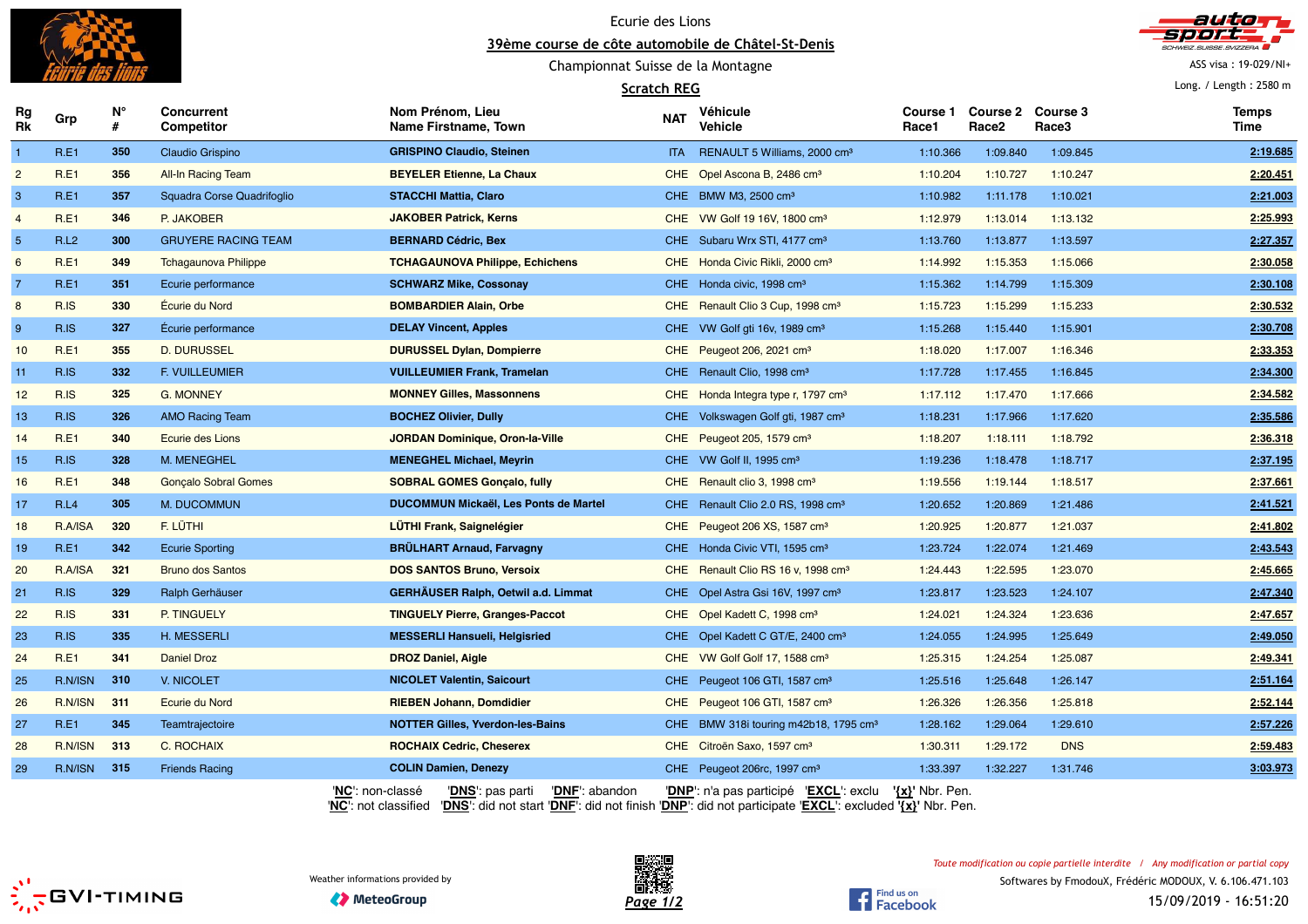|                 |         |     |                                 |                  | Ecurie des Lions<br>39ème course de côte automobile de Châtel-St-Denis<br>Championnat Suisse de la Montagne |                    |                                                        |                   |                                        |            | auto<br>Sport.<br>SCHWEIZ.SUISSE.SVIZZERA<br>ASS visa: 19-029/NI+ |
|-----------------|---------|-----|---------------------------------|------------------|-------------------------------------------------------------------------------------------------------------|--------------------|--------------------------------------------------------|-------------------|----------------------------------------|------------|-------------------------------------------------------------------|
|                 |         |     |                                 |                  |                                                                                                             | <b>Scratch REG</b> |                                                        |                   |                                        |            | Long. / Length: $2580$ m                                          |
| Rg<br><b>Rk</b> | Grp     | N°  | Concurrent<br><b>Competitor</b> | Nom Prénom, Lieu | Name Firstname, Town                                                                                        | <b>NAT</b>         | Véhicule<br><b>Vehicle</b>                             | Course 1<br>Race1 | Course 2 Course 3<br>Race <sub>2</sub> | Race3      | <b>Temps</b><br>Time                                              |
| 30              | R.N/ISN | 312 | Racing Fan's                    |                  | <b>MINGARD Raphael, Müntschemier</b>                                                                        |                    | CHE Citroen Saxo vts, 1587 cm <sup>3</sup>             | 1:49.519          | 1:46.101                               | 1:47.983   | 3:34.084                                                          |
|                 | R.E2SS  | 360 | All in Racing Team              |                  | <b>VIVA Nicolas, Chamblon</b>                                                                               |                    | CHE GDS Motorsport GDS Spyder, 1199 cm <sup>3</sup>    | <b>DNP</b>        | <b>DNP</b>                             | <b>DNP</b> | $\sim$                                                            |
|                 |         |     |                                 | 'NC': non-classé | 'DNF': abandon<br>'DNS': pas parti                                                                          |                    | 'DNP': n'a pas participé 'EXCL': exclu '{x}' Nbr. Pen. |                   |                                        |            |                                                                   |

'**NC**': not classified '**DNS**': did not start '**DNF**': did not finish '**DNP**': did not participate '**EXCL**': excluded **'{x}'** Nbr. Pen.

**DC : C. Leuba : \_\_\_\_\_\_\_\_\_\_\_\_\_\_\_ Jury : A. Dupraz : \_\_\_\_\_\_\_\_\_\_\_\_\_\_\_ Chrono : F.Modoux : \_\_\_\_\_\_\_\_\_\_\_\_\_\_\_**





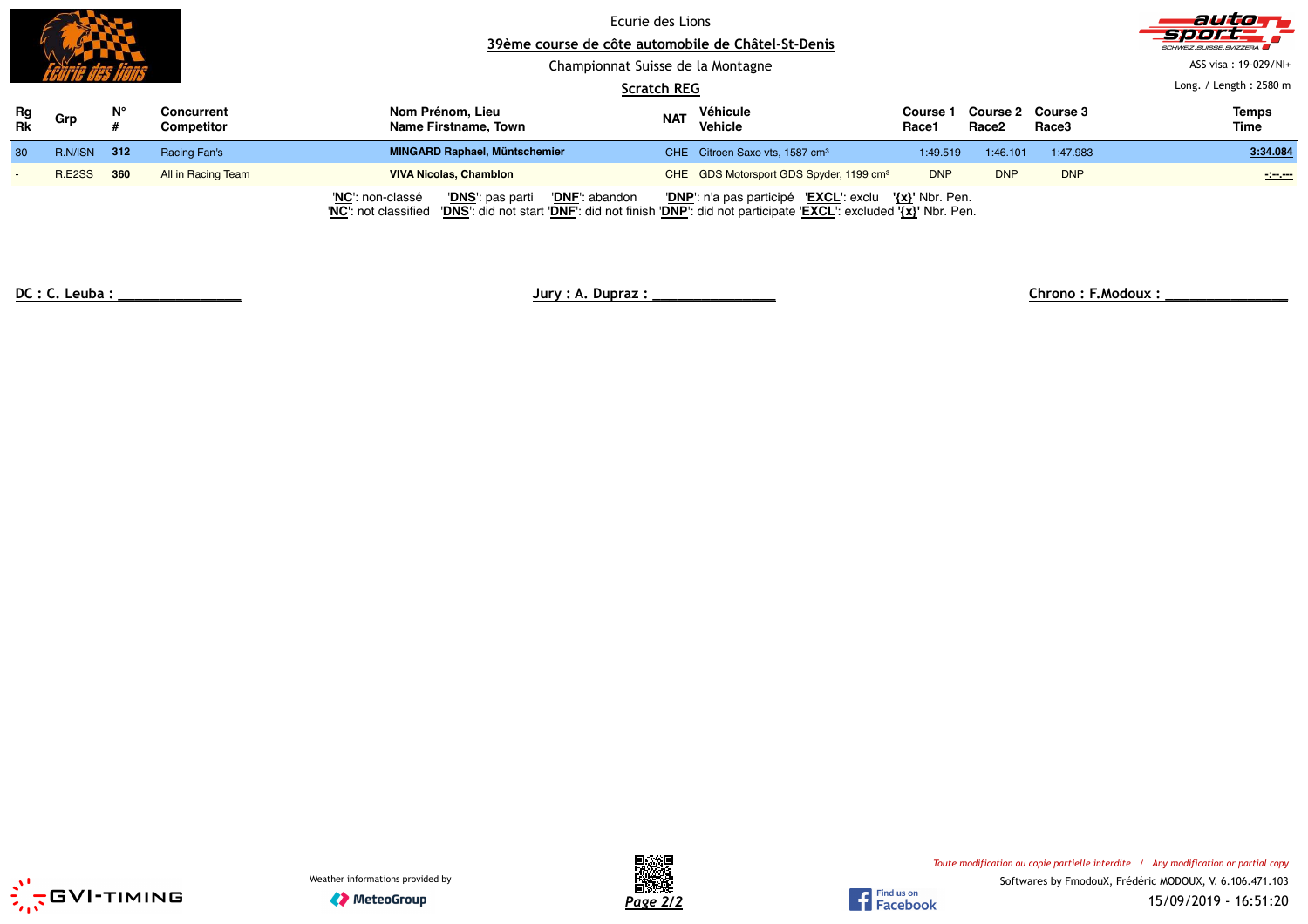|                |         |                                                                    |                                                                       |                | Ecurie des Lions                                                                                                                                 |                             |                      |                      |                      |                      | autom                  |
|----------------|---------|--------------------------------------------------------------------|-----------------------------------------------------------------------|----------------|--------------------------------------------------------------------------------------------------------------------------------------------------|-----------------------------|----------------------|----------------------|----------------------|----------------------|------------------------|
|                |         |                                                                    |                                                                       |                | 39ème course de côte automobile de Châtel-St-Denis                                                                                               |                             |                      |                      |                      |                      |                        |
|                |         |                                                                    |                                                                       |                | Championnat Suisse de la Montagne                                                                                                                |                             |                      |                      |                      |                      | ASS visa: 19-029/NI+   |
|                |         |                                                                    |                                                                       |                | <b>Essais REG</b>                                                                                                                                |                             |                      |                      |                      |                      | Long. / Length: 2580 m |
| Rg<br>Rk       | N°<br># | <b>Concurrent</b><br><b>Competitor</b>                             | Nom Prénom, Lieu<br>Name Firstname, Town                              | <b>NAT</b>     | Véhicule<br><b>Vehicle</b>                                                                                                                       | Essai 1<br><b>Training1</b> | Essai 2<br>Training2 | Essai 3<br>Training3 | Essai 4<br>Training4 | Essai 5<br>Training5 | Temps<br>Time          |
|                |         | Catégorie / Category : REG L2 + 3500 cm <sup>3</sup>               |                                                                       |                |                                                                                                                                                  |                             |                      |                      |                      |                      |                        |
|                | 300     | <b>GRUYERE RACING TEAM</b>                                         | <b>Cédric BERNARD, Bex</b>                                            |                | CHE Subaru Wrx STI, 4177 cm <sup>3</sup>                                                                                                         | 1:15.325                    | 1:12.345             | 1:13.447             | 1:14.278             | 1:13.002             | 1:12.345               |
|                |         | Catégorie / Category : REG L4 1601 -> 2000 cm <sup>3</sup>         |                                                                       |                |                                                                                                                                                  |                             |                      |                      |                      |                      |                        |
|                |         |                                                                    |                                                                       |                |                                                                                                                                                  |                             |                      |                      |                      |                      |                        |
|                | 305     | <b>M. DUCOMMUN</b>                                                 | Mickaël DUCOMMUN, Les Ponts de Martel                                 |                | CHE Renault Clio 2.0 RS, 1998 cm <sup>3</sup>                                                                                                    | 1:26.914                    | 1:23.872             | 1:23.299             | 1:23.974             | 1:26.248             | 1:23.299               |
|                |         | Catégorie / Category : REG N/ISN 0 -> 1600 cm <sup>3</sup>         |                                                                       |                |                                                                                                                                                  |                             |                      |                      |                      |                      |                        |
|                | 310     | V. NICOLET                                                         | <b>Valentin NICOLET, Saicourt</b>                                     |                | CHE Peugeot 106 GTI, 1587 cm <sup>3</sup>                                                                                                        | 1:28.778                    | 1:27.003             | 1:27.102             | 1:27.685             | 1:26.263             | 1:26.263               |
| $\overline{2}$ | 311     | <b>Ecurie du Nord</b>                                              | Johann RIEBEN, Domdidier                                              |                | CHE Peugeot 106 GTI, 1587 cm <sup>3</sup>                                                                                                        | 1:33.948                    | 1:29.763             | 1:28.577             | 1:30.457             | 1:26.978             | 1:26.978               |
| 3              | 313     | C. ROCHAIX                                                         | <b>Cedric ROCHAIX, Cheserex</b>                                       |                | CHE Citroën Saxo, 1597 cm <sup>3</sup>                                                                                                           | 1:33.145                    | 1:33.880             | 1:29.637             | 1:29.388             | 1:30.746             | 1:29.388               |
| $\overline{4}$ | 312     | Racing Fan's                                                       | Raphael MINGARD, Müntschemier                                         |                | CHE Citroen Saxo vts, 1587 cm <sup>3</sup>                                                                                                       | 1:52.413                    | 1:44.256             | 1:45.736             | 1:47.090             | 1:50.633             | 1:44.256               |
|                |         | Catégorie / Category : REG N/ISN 1601 -> 2000 cm <sup>3</sup>      |                                                                       |                |                                                                                                                                                  |                             |                      |                      |                      |                      |                        |
|                | 315     | <b>Friends Racing</b>                                              | Damien COLIN, Denezy                                                  |                | CHE Peugeot 206rc, 1997 cm <sup>3</sup>                                                                                                          | <b>DNF</b>                  | 1:46.298             | 1:41.672             | 1:38.538             | 1:33.447             | 1:33.447               |
|                |         | Catégorie / Category : REG A/ISA 0 -> 2000 cm <sup>3</sup>         |                                                                       |                |                                                                                                                                                  |                             |                      |                      |                      |                      |                        |
|                | 320     | F. LÜTHI                                                           | Frank LÜTHI, Saignelégier                                             |                | CHE Peugeot 206 XS, 1587 cm <sup>3</sup>                                                                                                         | 1:26.215                    | 1:23.513             | 1:21.872             | 1:22.605             | 1:21.934             | 1:21.872               |
| $\overline{2}$ | 321     | <b>Bruno dos Santos</b>                                            | <b>Bruno DOS SANTOS, Versoix</b>                                      |                | CHE Renault Clio RS 16 v, 1998 cm <sup>3</sup>                                                                                                   | 1:30.754                    | 1:27.246             | 1:26.070             | 1:25.487             | 1:23.565             | 1:23.565               |
|                |         | Catégorie / Category : REG IS $0 \rightarrow 2000$ cm <sup>3</sup> |                                                                       |                |                                                                                                                                                  |                             |                      |                      |                      |                      |                        |
|                | 325     | <b>G. MONNEY</b>                                                   | <b>Gilles MONNEY, Massonnens</b>                                      |                | CHE Honda Integra type r, 1797 cm <sup>3</sup>                                                                                                   | 1:19.711                    | 1:17.962             | 1:18.923             | 1:18.573             | 1:16.981             | 1:16.981               |
| $\overline{2}$ | 327     | Écurie performance                                                 | <b>Vincent DELAY, Apples</b>                                          |                | CHE VW Golf gti 16v, 1989 cm <sup>3</sup>                                                                                                        | 1:17.849                    | 1:18.576             | 1:17.921             | 1:23.651             | 1:17.069             | 1:17.069               |
| 3              | 330     | Écurie du Nord                                                     | <b>Alain BOMBARDIER, Orbe</b>                                         |                | CHE Renault Clio 3 Cup, 1998 cm <sup>3</sup>                                                                                                     | 1:18.921                    | 1:17.890             | 1:17.274             | 1:19.176             | 1:17.551             | 1:17.274               |
| $\overline{4}$ | 332     | F. VUILLEUMIER                                                     | <b>Frank VUILLEUMIER, Tramelan</b>                                    |                | CHE Renault Clio, 1998 cm <sup>3</sup>                                                                                                           | 1:25.067                    | 1:20.111             | 1:19.450             | 1:20.632             | 1:17.396             | 1:17.396               |
| $\sqrt{5}$     | 326     | <b>AMO Racing Team</b>                                             | <b>Olivier BOCHEZ, Dully</b>                                          |                | CHE Volkswagen Golf gti, 1987 cm <sup>3</sup>                                                                                                    | 1:23.475                    | 1:20.253             | 1:19.769             | 1:20.781             | 1:18.970             | 1:18.970               |
| 6              | 328     | M. MENEGHEL                                                        | <b>Michael MENEGHEL, Meyrin</b>                                       |                | CHE VW Golf II, 1995 cm <sup>3</sup>                                                                                                             | 1:22.881                    | 1:21.704             | 1:19.752             | 1:20.740             | 1:19.014             | 1:19.014               |
|                |         |                                                                    | 'NC': non-classé<br>' <b>DNS</b> ': pas parti<br>'NC': not classified | 'DNF': abandon | 'DNP': n'a pas participé 'EXCL': exclu<br>'DNS': did not start 'DNF': did not finish 'DNP': did not participate 'EXCL': excluded '{x}' Nbr. Pen. | $\{x\}$ ' Nbr. Pen.         |                      |                      |                      |                      |                        |



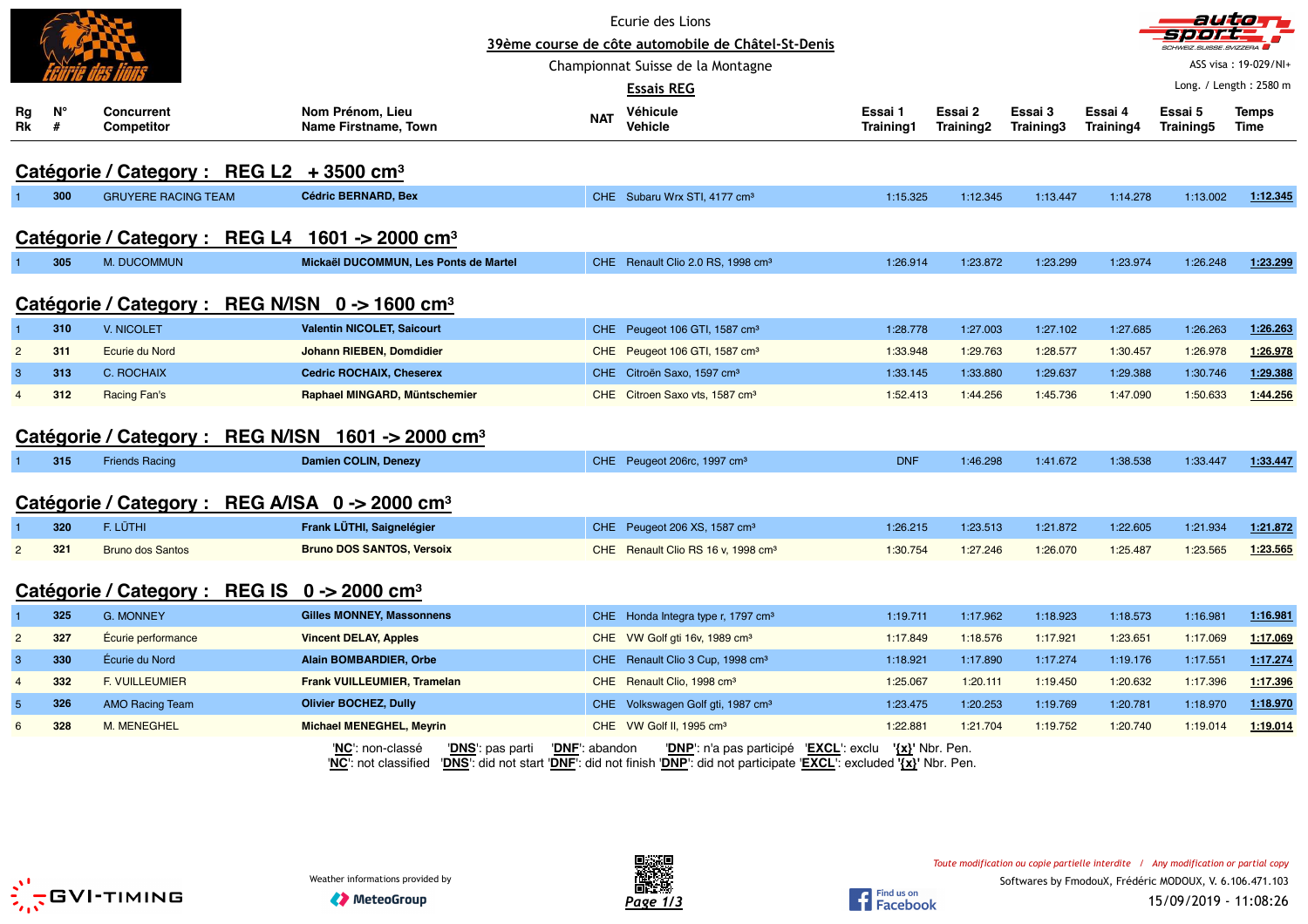|    |     |                                                            | Ecurie des Lions<br>39ème course de côte automobile de Châtel-St-Denis<br>Championnat Suisse de la Montagne |                |                                                   |                       |           |            |            | autro                             | ASS visa: 19-029/NI+ |
|----|-----|------------------------------------------------------------|-------------------------------------------------------------------------------------------------------------|----------------|---------------------------------------------------|-----------------------|-----------|------------|------------|-----------------------------------|----------------------|
| Rg | N°  | <b>Concurrent</b>                                          | Nom Prénom, Lieu                                                                                            |                | <b>Essais REG</b><br>Véhicule                     | Essai 1               | Essai 2   | Essai 3    | Essai 4    | Long. / Length: 2580 m<br>Essai 5 | <b>Temps</b>         |
| Rk | #   | Competitor                                                 | Name Firstname, Town                                                                                        | <b>NAT</b>     | Vehicle                                           | Training1             | Training2 | Training3  | Training4  | Training5                         | Time                 |
|    | 329 | Ralph Gerhäuser                                            | Ralph GERHÄUSER, Oetwil a.d. Limmat                                                                         |                | CHE Opel Astra Gsi 16V, 1997 cm <sup>3</sup>      | 1:26.521              | 1:25.828  | 1:25.856   | 1:25.342   | 1:23.983                          | 1:23.983             |
|    | 331 | P. TINGUELY                                                | <b>Pierre TINGUELY, Granges-Paccot</b>                                                                      |                | CHE Opel Kadett C, 1998 cm <sup>3</sup>           | 1:28.379              | 1:25.604  | 1:25.708   | 1:26.675   | 1:25.268                          | 1:25.268             |
|    |     | Catégorie / Category : REG IS $+2000$ cm <sup>3</sup>      |                                                                                                             |                |                                                   |                       |           |            |            |                                   |                      |
|    | 335 | <b>H. MESSERLI</b>                                         | Hansueli MESSERLI, Helgisried                                                                               |                | CHE Opel Kadett C GT/E, 2400 cm <sup>3</sup>      | 1:30.736              | 1:28.119  | 1:25.826   | 1:31.394   | 1:25.675                          | 1:25.675             |
|    |     | <b>Catégorie / Category:</b><br><b>REG E1</b>              | 0 -> 1600 cm <sup>3</sup>                                                                                   |                |                                                   |                       |           |            |            |                                   |                      |
|    | 340 | Ecurie des Lions                                           | Dominique JORDAN, Oron-la-Ville                                                                             |                | CHE Peugeot 205, 1579 cm <sup>3</sup>             | 1:22.616              | 1:19.549  | <b>DNS</b> | 1:23.883   | 1:20.210                          | 1:19.549             |
|    | 342 | <b>Ecurie Sporting</b>                                     | Arnaud BRÜLHART, Farvagny                                                                                   |                | CHE Honda Civic VTI, 1595 cm <sup>3</sup>         | 1:31.872              | 1:25.449  | 1:23.601   | <b>DNS</b> | 1:23.784                          | 1:23.601             |
| 3  | 341 | Daniel Droz                                                | Daniel DROZ, Aigle                                                                                          |                | CHE VW Golf Golf 17, 1588 cm <sup>3</sup>         | 1:29.258              | 1:28.016  | 1:27.046   | 1:33.082   | 1:27.093                          | 1:27.046             |
|    |     | Catégorie / Category : REG E1 1601 -> 2000 cm <sup>3</sup> |                                                                                                             |                |                                                   |                       |           |            |            |                                   |                      |
|    | 350 | Claudio Grispino                                           | <b>Claudio GRISPINO, Steinen</b>                                                                            | ITA.           | RENAULT 5 Williams, 2000 cm <sup>3</sup>          | 1:16.341              | 1:14.079  | 1:13.268   | 1:14.631   | 1:11.728                          | 1:11.728             |
| 2  | 346 | P. JAKOBER                                                 | <b>Patrick JAKOBER, Kerns</b>                                                                               |                | CHE VW Golf 19 16V, 1800 cm <sup>3</sup>          | 1:16.101              | 1:14.943  | 1:14.342   | 1:16.825   | 1:13.800                          | 1:13.800             |
| 3  | 351 | Ecurie performance                                         | <b>Mike SCHWARZ, Cossonay</b>                                                                               |                | CHE Honda civic, 1998 cm <sup>3</sup>             | 1:22.724              | 1:17.775  | 1:16.963   | 1:21.459   | 1:16.125                          | 1:16.125             |
|    | 349 | <b>Tchagaunova Philippe</b>                                | <b>Philippe TCHAGAUNOVA, Echichens</b>                                                                      |                | CHE Honda Civic Rikli, 2000 cm <sup>3</sup>       | 1:20.109              | 1:16.983  | 1:16.413   | 1:21.797   | 1:19.238                          | 1:16.413             |
|    | 348 | <b>Gonçalo Sobral Gomes</b>                                | <b>Gonçalo SOBRAL GOMES, fully</b>                                                                          |                | CHE Renault clio 3, 1998 cm <sup>3</sup>          | 1:26.003              | 1:20.956  | 1:20.596   | 1:24.366   | 1:20.306                          | 1:20.306             |
|    | 345 | Teamtrajectoire                                            | Gilles NOTTER, Yverdon-les-Bains                                                                            |                | CHE BMW 318i touring m42b18, 1795 cm <sup>3</sup> | 1:33.097              | 1:30.076  | 1:31.610   | 1:31.266   | 1:30.166                          | 1:30.076             |
|    |     | Catégorie / Category : REG E1                              | $2001 - 3000$ cm <sup>3</sup>                                                                               |                |                                                   |                       |           |            |            |                                   |                      |
|    | 356 | All-In Racing Team                                         | Etienne BEYELER, La Chaux                                                                                   |                | CHE Opel Ascona B, 2486 cm <sup>3</sup>           | 1:13.263              | 1:11.834  | 1:10.999   | 1:15.222   | 1:11.655                          | 1:10.999             |
|    | 357 | Squadra Corse Quadrifoglio                                 | <b>Mattia STACCHI, Claro</b>                                                                                |                | CHE BMW M3, 2500 cm <sup>3</sup>                  | 1:17.134              | 1:13.969  | 1:13.174   | 1:19.305   | 1:11.215                          | 1:11.215             |
|    | 355 | <b>D. DURUSSEL</b>                                         | <b>Dylan DURUSSEL, Dompierre</b>                                                                            |                | CHE Peugeot 206, 2021 cm <sup>3</sup>             | 1:23.963              | 1:24.035  | 1:17.991   | 1:17.658   | 1:17.066                          | 1:17.066             |
|    |     |                                                            | 'DNS': pas parti<br>'NC': non-classé                                                                        | 'DNF': abandon | 'DNP': n'a pas participé 'EXCL': exclu            | ' $\{x\}$ ' Nbr. Pen. |           |            |            |                                   |                      |

'**NC**': not classified '**DNS**': did not start '**DNF**': did not finish '**DNP**': did not participate '**EXCL**': excluded **'{x}'** Nbr. Pen.





Find us on<br>Facebook